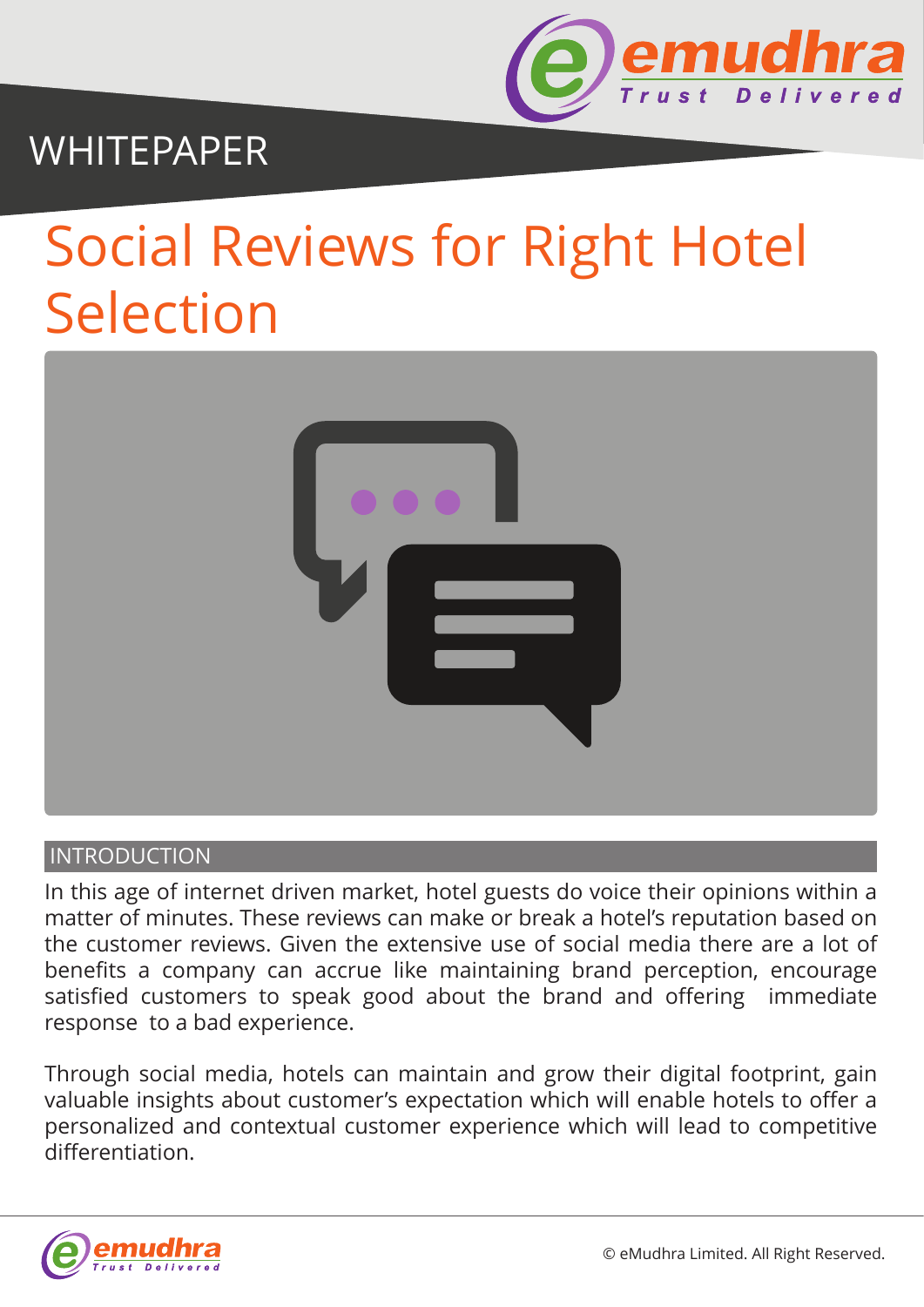### WHITEPAPER ON SOCIAL REVIEWS FOR RIGHT HOTEL SELECTION

According to a survey conducted by Phocuswright (leading travel industry research company),

- More than half of global respondents make a decision of booking only after they go through the reviews.
- 77 percent of the respondents go through the reviews on TripAdvisor before making a hotel booking.
- $\Theta$  87 percent of the respondents felt impressed when the hotel management esponded to a bad review.
- $\Theta$  80 percent of the respondents would read at least 6 to 12 reviews before making up their mind on a particular hotel.

#### THE CHALLENGE

For a hotel business with regard to social reviews is that there are multiple platforms like social networking sites, blogs and forums and websites where in customers express their opinions. To aggregate data (reviews) from all the above sources and analyzing or inferring in quick time is a challenge in itself.

Customer Analytics is a core aspect for the Hotel business and the volume of content generated by customers across all platforms is simply huge To derive any kind of value out of the content is quite a tedious task if not impossible, but with the use of an analytical tool, the process of analyzing the content and deriving actionable insights becomes effortless.

#### FACT

*"Online hotel booking in India to hit \$1.8 billion by 2016"*

*- Google* 

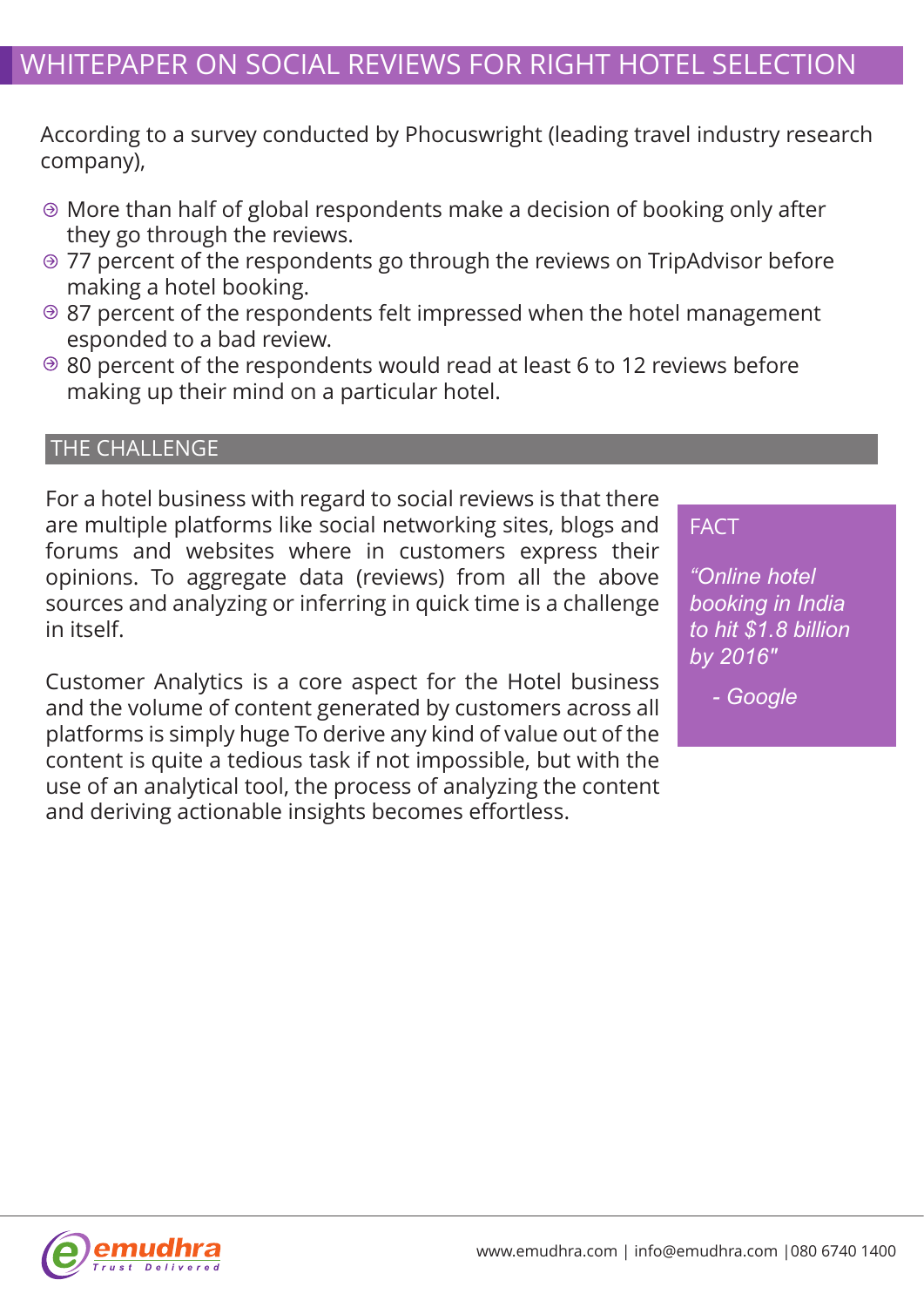#### UNIQUE VISITORS IN THOUSANDS



*Source: MakeMyTrip Investor Presentation, Industry Sources, ComScore*

This shows the online presence of customers belonging to the Travel Industry which will only grow YoY indicating huge growth potential in the Hotel Business.

#### **SOLUTION**

Keeping the needs of travelers in mind, PRISM is geared to aggregate reviews and discovers sentiments and scoring at an 'attribute' level. Imagine being able to look for best rated hotels based on 'food quality', or 'location', zooming in on a few choices, and directly being able to read the comments that people have made about these attributes. From spending hours reading reviews of each hotel option, you zoom in on the attribute that matters to you the most, go directly to the relevant part of the review, and make a decision. What could have taken hours can now be done in minutes, thanks to PRISM.

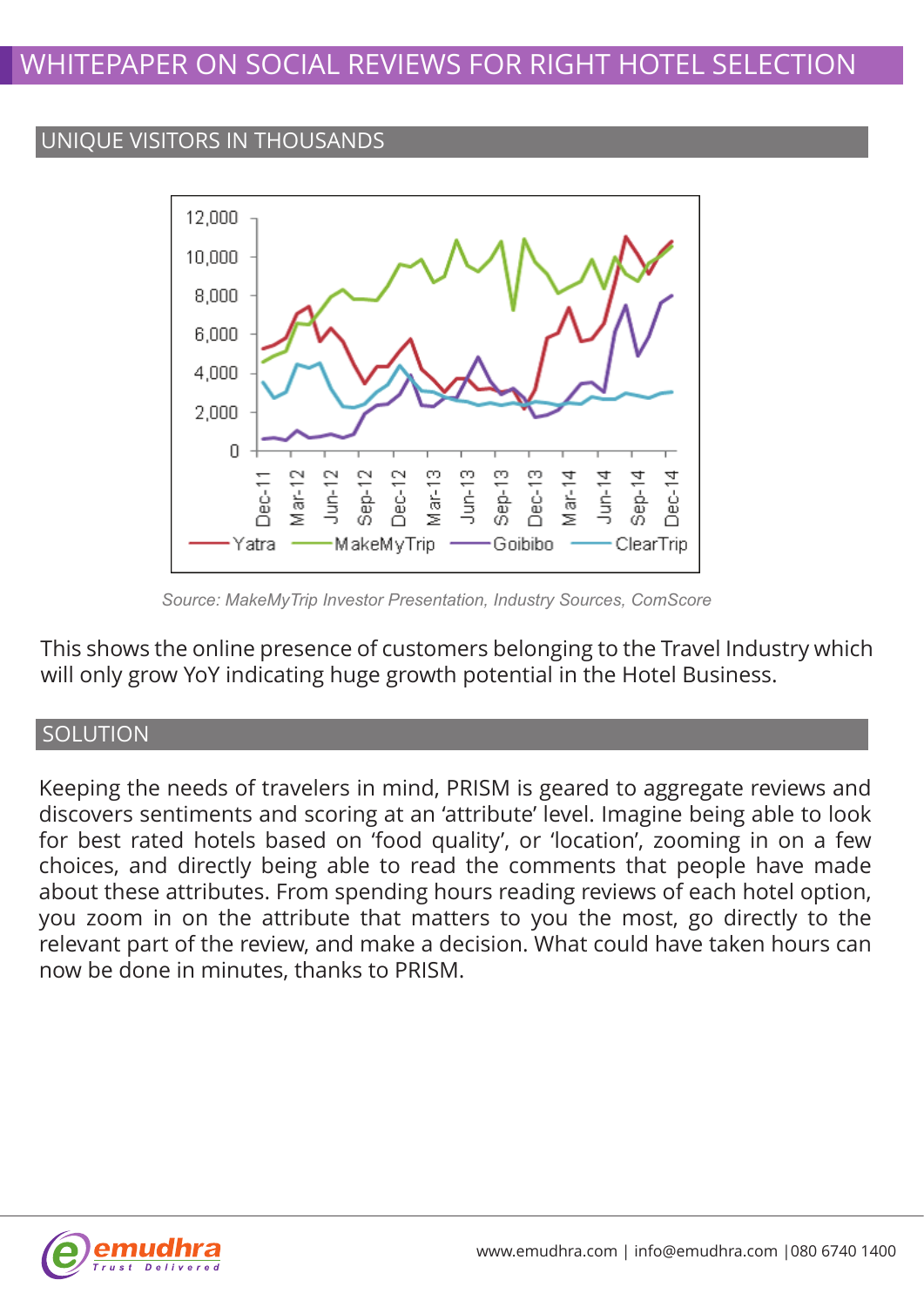#### HOW IT WORKS

The PRISM engine can store reviews in chronological order. The cutting edge sentiment analysis technology then goes through the reviews, digging deep into each sentence, to determine what is being said about the hotel.

Let us take an example. Let us pick up some sentences from a typical review.

"The location is excellent, but the rooms are small."

The reviewer has made two observations about the hotel, and in the same sentence. One is about location (positive), the other about rooms (negative) PRISM's advanced analytical engine automatically performs the following analyses:

- $\Theta$  Recognizes the two attributes being discussed
- Allocating sentiments to the two attributes (positive for location, negative for rooms)
- Assigns scores to the sentiments, e.g. the location may be assigned a score of +3, while the rooms may be given a -2
- Allows a rollup of attributes under major heads. For example, if another reviewer talks about the shower being dirty, the engine can roll up shower as a subset of the category 'room', and assign a negative score to both 'shower' and consequently, to 'room'. This allows a user to zoom in from major categories to sub-heads in a matter of 2-3 clicks
- $\odot$  Provide a trend analysis of ratings over time, so that the user may assign higher weight age to comments that are more recent (imagine walking into a hotel based on fantastic ratings, only to find that over the last two months, it is undergoing repairs and is filled with noise and dust!)
- Based on the rollup, assign an overall rating to the hotel as well, apart from assigning a rating to each attribute